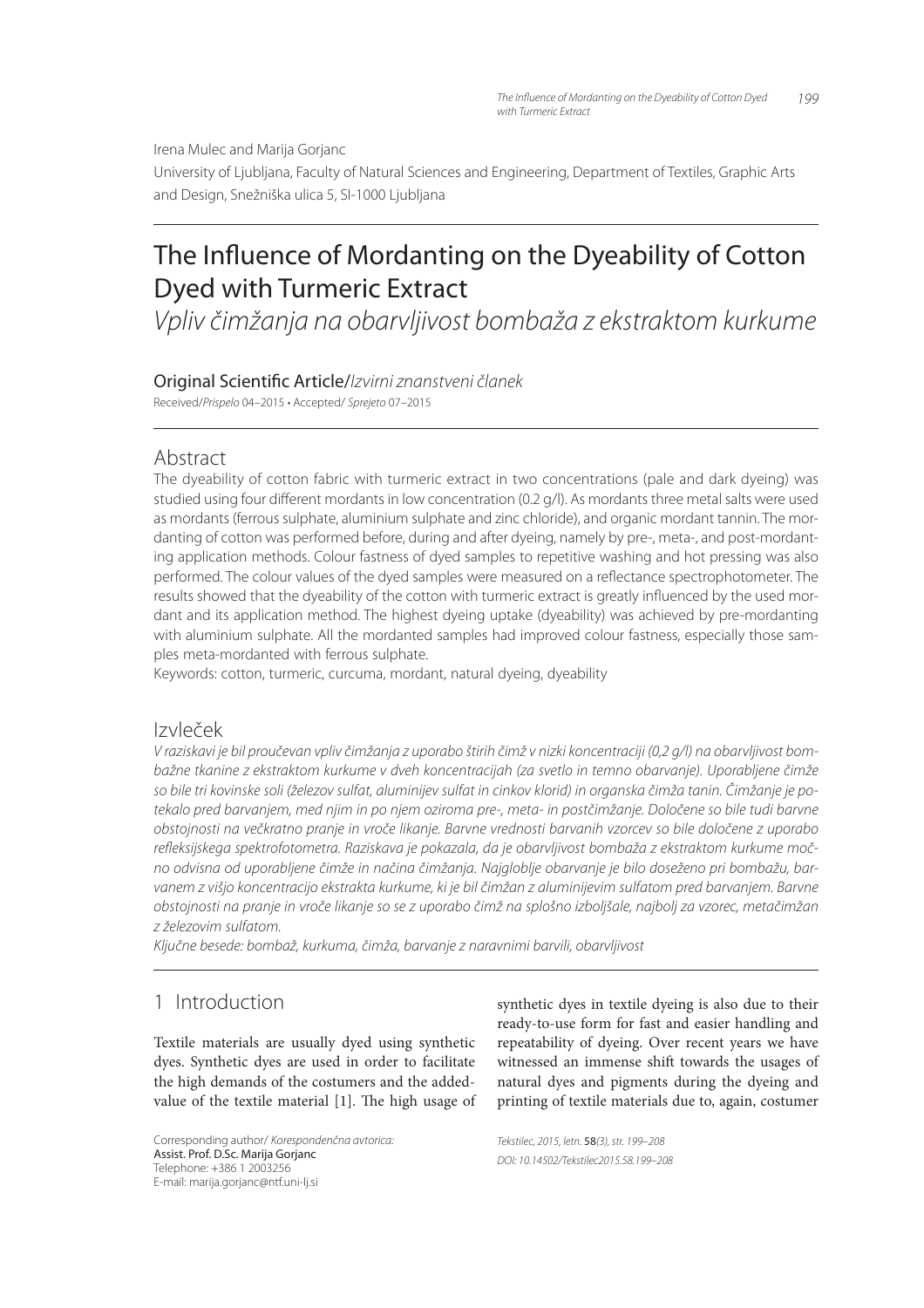demand. Costumers are becoming more and more conscious about the hazardous threats and potential health issues in conjunction with the textiles they are using. Most of the commercial textile dyers have responded to the trend towards using natural dyes and started looking towards the maximum possibilities of using natural dyes for the dyeing and printing of different textile materials  $[1, 2]$ . For a successful commercial use of natural dyes for any type of textile, the appropriate and standardised techniques of dyeing need to be adopted  $[1]$ . The word 'natural dye' covers all those dyes derived from natural sources such as plants, animals, and minerals [3]. Natural dyes produce very lustrous, soft and soothing shades as compared to synthetic dyes [1]. Natural dyes are more eco-friendly, can perform better biodegradability and generally have a higher compatibility with the environment. Furthermore, natural dyed textiles also have good UV-protection and antibacterial activity [4, 2].

Turmeric is the most popular natural dye in textile dyeing [1]. Turmeric is a rich source of phenolic compounds called curcuminoids [5]. The active colouring ingredient in turmeric rhizome is Curcumin, which is also known as Natural Yellow 3 (C.I. 75300). Its general formula is given in Figure 1.



Figure 1: Chemical structure of turmeric (keto form) [5]

Turmeric is the brightest yellow natural dye, which belongs to the diaroylmethane group named diferuloylemethane [5]. It is also well-known for its anti-carcinogenic, anti-inflammatory, anti-microbial, anti-parasitic, anti-mutagenic and anti-inceptive properties, as well as for the formation of sunscreen products [6–8]. Natural dyes such as turmeric dye are mostly non-substantive and must be applied on textiles with the help of mordants, usually a metallic salt, having an affinity for both the dye and the fibre [9].

Metallic mordants are generally metal salts of aluminium, iron, copper, chromium and tin [1]. The metallic mordants are of two types. Brightening and dulling mordants. Amongst all types of aluminium, potash aluminium is a cheap, easily available and safe to use mordant. It usually produces pale versions of the prevailing dye colour in the plant.

Chrome is also referred to as red chromate but it is relatively more expensive. However it is considered to be harmful for human skin. Copper is known as blue vitriol, it is readily soluble in water and easy to apply. It gives some special effects in shades that otherwise cannot be obtained. However, copper beyond a certain limit is also under the eco-standard norms as objectionable heavy metals. Iron is also known as green vitriol and is readily soluble in water. It is used for darkening, browning and blackening of the colours / shades. It is easily available and one of the older mordants known. It is extensively used to get grey to black shades. Tanin is not a metal salt but it gives brighter colours than any other mordant. However, the tannin mordant is oxidised on exposure to air and imparts a stiff hand to the fabric if used in high concentration [1]. Zinc is a slightly acid mordant of white powder or silver-grey metallic granules with a 4.5 pH, easily clumped by humidity; found naturally, known since at least around 15<sup>th</sup> century. Natural and man-made fibres can be dyed with turmeric extract dye. Turmeric extract can be applied onto cotton, silk, polyamide and acrylic fibres [1, 2, 6, 10, 11]. Different mordants on acrylic fibres not only cause difference in hue and changes in K/S values but also changes in colour characteristic when dyed with turmeric extract [6]. Hydroxylamine hydrochloride and ammonium acetate were used for providing higher concentration of the nitrogen on the surfaces of acrylic fibres. The K/S values of the dyed samples were higher due to the increased nitrogen content on the fibres. The washing, perspiration, and rubbing fastness properties for the dyed samples were enhanced by application of alum as pre-mordant. A man-made fibre that also contains nitrogen in its structure is polyamide [11]. Polyamide samples were pre-mordanted with potassium aluminium sulphate, cupric sulphate, ferric sulphate and dyed with turmeric extract at 100°C. The results showed that using mordants leads to higher K/S values, for example ferric sulphate mordant gave the highest K/S value [11]. Another nitrogen containing fibre is silk, which is a natural protein fibre and was dyed with turmeric after mordanting with copper sulphate, ferrous sulphate and potassium aluminium sulphate [10]. The results showed that pre-mordanting of silk imparted deeper shades compared to the fabrics dyed without mordants. Cotton is also a natural fibre, however it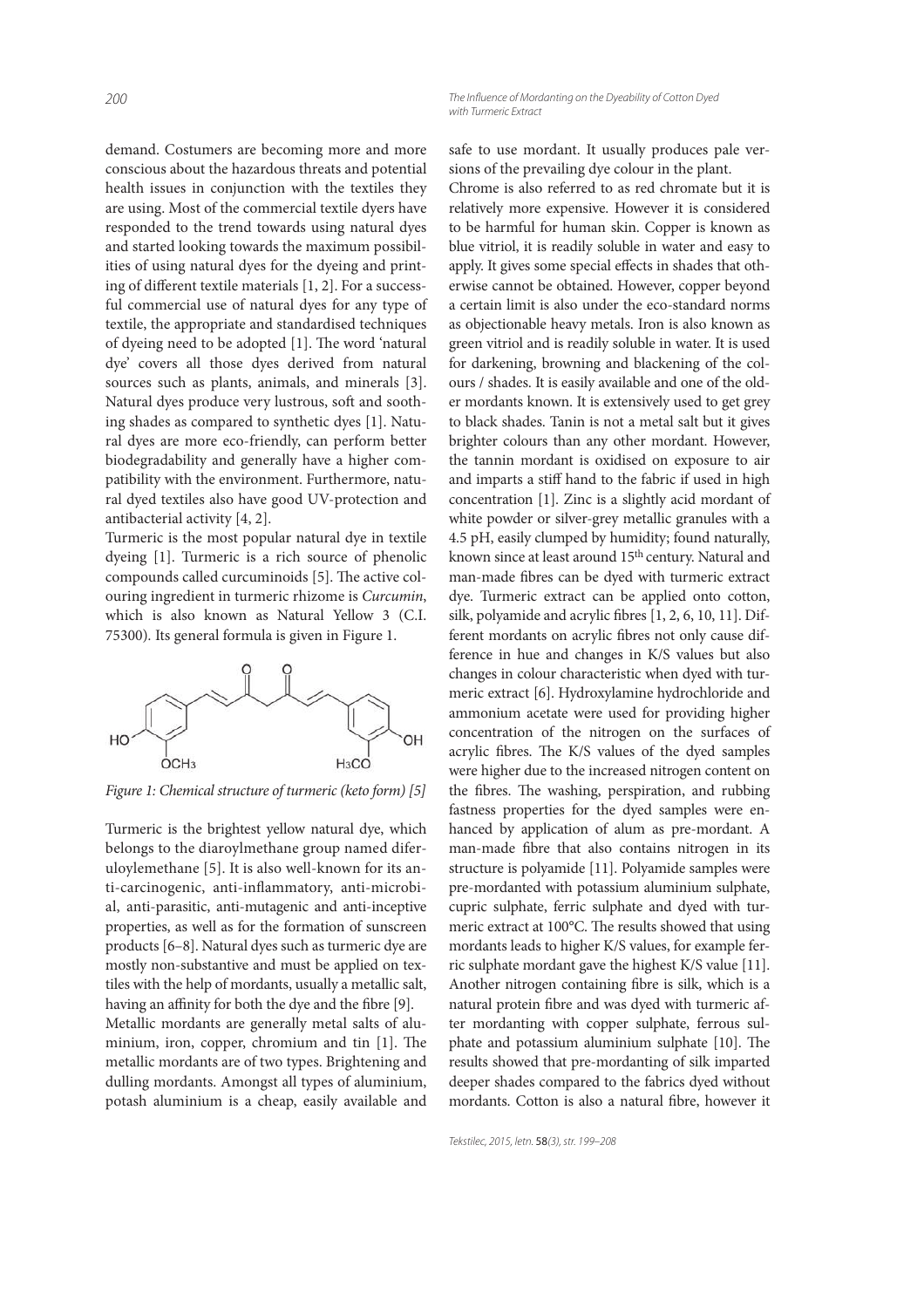does not contain nitrogen within its structure and for the purpose of dyeing with natural dyes needs to be mordanted. Pre- and post-mordanting with iron and aluminium improves the light fastness and washing fastness of turmeric dye on cotton [12].

In previous studies of dyeing textiles with turmeric dye, mordants were applied onto textiles mostly before dyeing (pre-mordanting) and at high concentrations. The purpose of our research was to dye cotton fabric with turmeric extract, using low concentrations of different mordants and different mordanting application methods, i.e. mordanting prior, during and after dyeing, and to evaluate which mordanting technique gives higher dyeability with turmeric.

#### 2 Experimental

#### **Material**

100% bleached cotton plain weaved fabric (Tekstina, Ajdovščina) was used for the research.

#### **Mordanting**

Ferrous sulphate (FeSO<sub>4</sub>), aluminium sulphate  $\left( \text{Al}_2(\text{SO}_4)_{3}, \text{ zinc chloride } (\text{ZnCl}_2) \text{ and tannin were} \right)$ used as mordants. The application methods of mordanting were pre-mordanting (mordanting before dyeing), meta-mordanting (mordanting during dyeing) and post-mordanting (mordanting after dyeing). The concentration of mordant was  $0.2$  g/l. Preand post-mordanting was performed at goods to liquor ratio 1:40 for 10 min at room temperature. The samples were then dried in the oven at  $130^{\circ}$ C, for 5 min. Meta-mordanting was performed during dyeing.

#### **Extraction of turmeric dye**

The dye was prepared by extracting turmeric powder from deionised water at neutral pH, at 95°C for 1.5 hours. Two concentrations of turmeric powder were used, i.e. 2 g/l and 20 g /l. The obtained Curcuma Longa extract solution (dye solution) had a yellowish colour.

#### **Dyeing**

Dyeing of cotton was performed in stainless-steal beakers, at goods to liquor ratio 1:40, at 60°C, for 60 min. After dyeing, rinsing of samples was performed in warm and cold deionised water. The samples were air-dried at room temperature.

#### **Wash-fastness**

The dyed samples were washed in the Launderometer Laboratory apparatus according to EN ISO 105- C06 standard. The size of the sample was  $100 \times 40$ mm, the wash bath contained 4 g/l ECE phosphate reference detergent B, the volume of the bath was 150 ml, the temperature of the bath was 40°C and time of washing 45 minutes. Ten stainless steel globules were added into each bath to perform washing, which corresponds to five domestic washings. After washing, the samples were rinsed twice in deionised water and air dried at room temperature.

#### **Fastness to hot pressing**

Hot pressing of dyed samples was performed according to EN ISO 105-X11standard. The test specimen and adjacent fabric were soaked in distilled water and squeezed. The wet specimen and adjacent fabric were placed on the top of dry adjacent fabric. The specimen was put into a heating device for 15 s at 200  $\pm$  2°C. Fastness was evaluated according to the Grey Scale test (standards EN ISO 105-A05 and EN ISO 105-A04).

#### **Colour measurements**

CIE  $L^*a^*b^*$  colour values and reflectance (R) of samples were measured using a reflectance spectrophotometer Spectraflash 600 PLUS-CT (Datacolor). From the CIE  $L^*a^*b^*$  colour values, colour differences were calculated according to equation 1:

$$
\Delta E_{ab}^* = \sqrt{\Delta L^{*2} + \Delta a^{*2} + \Delta b^{*2}},\tag{1}
$$

where  $\Delta L^*$  is the lightness difference,  $\Delta a^*$  is the red/ green difference and  $\Delta b^*$  is the yellow/blue difference between standard and batch.

From the reflectance measurements,  $K/S$  values were calculated according to equation 2:

$$
\frac{K}{S} = \frac{(1 - R)}{2 R} \tag{2}
$$

where  $R$  is the reflectance,  $K$  is absorbance and  $S$  is the scattering.

## 3 Results and discussion

The CIE  $L^*a^*b^*$  colour values of the non-dyed nonmordanted sample (UN) and samples mordanted with  $FeSO_4$  (Fe),  $Al_2(SO_4)_3$  (Al),  $ZnCl_2$  (Zn) and

```
Tekstilec, 2015, letn. 58(3), str. 199–208
```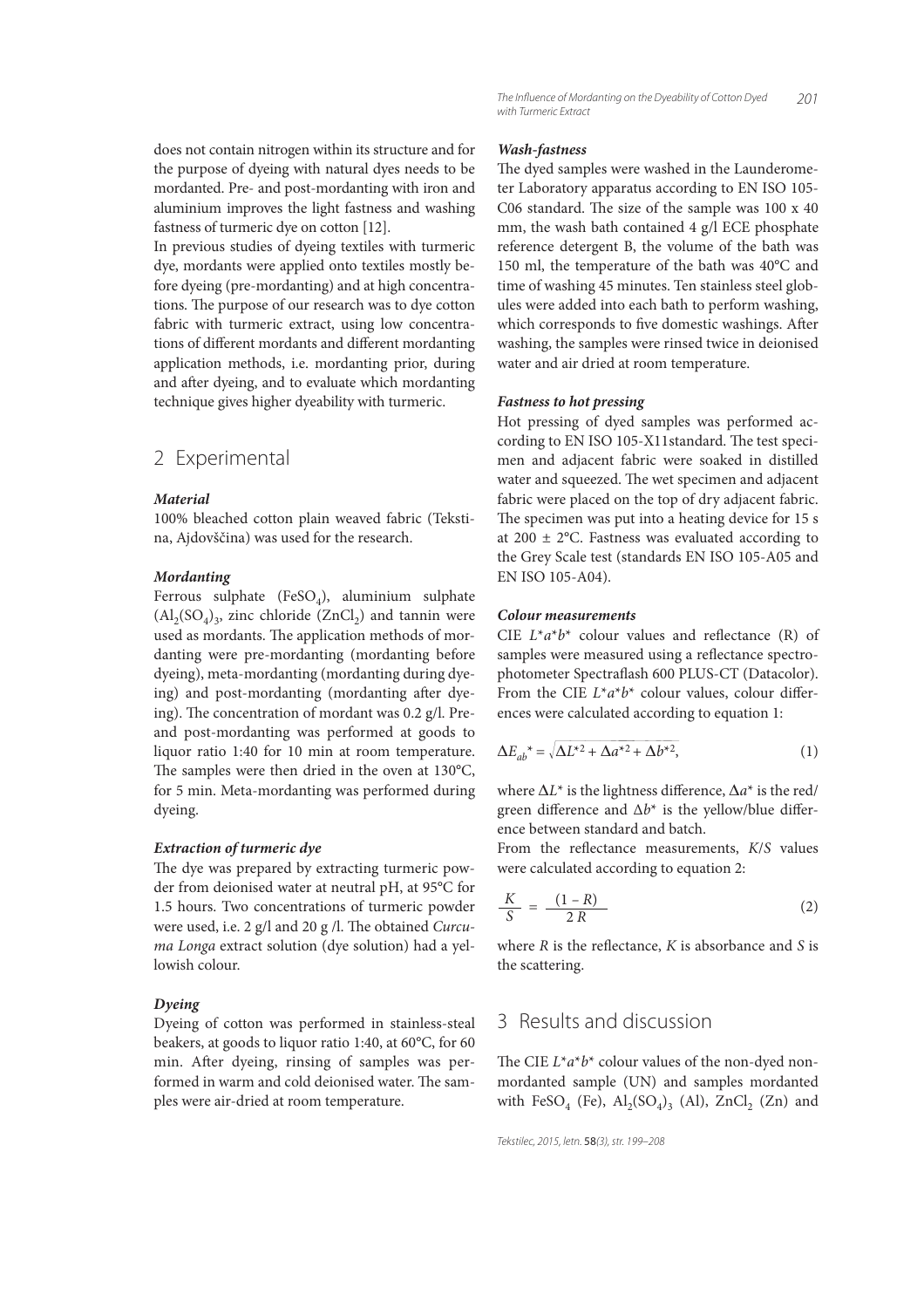tannin (Tan) are presented in Table 1. The results show that mordanting with  $\text{FeSO}_4$  caused the nondyed sample to be darker, redder and yellower compared to the non-mordanted non-dyed sample. Mordanting with  $\text{Al}_2(\text{SO}_4)_3$  and  $\text{ZnCl}_2$  caused the samples to be greener and yellower compared to the non-mordanted sample. Mordanting with tannin caused the sample to be darker, greener and e yellower compared to the non-treated sample. From the results of colour differences (ΔE\*ab) between nonmordanted and mordanted non-dyed samples (Figure 2) it is clear that mordanting with  $\text{Al}_2(\text{SO}_4)_3$  and ZnCl<sub>2</sub> does not induce colour changes. The  $\Delta E^*$ ab values were lower than 1, meaning that colour change was undetectable (there was no visible colour difference between the samples) [13]. Mordanting with FeSO<sub>4</sub> and tannin gave the  $\Delta E^*$ ab values 8.45 and 3.52, respectively, meaning that the colour change was detectable.

Table 1: CIEL\*  $a^*b^*$  colour values of non-mordanted (UN) and mordanted non-dyed samples

| Sample | $L^*$ | $a^*$   | $h^*$ |
|--------|-------|---------|-------|
| UN     | 95.37 | $-0.21$ | 1.84  |
| Fe     | 91.98 | 0.05    | 9.58  |
| Zn     | 95.30 | $-0.45$ | 2.24  |
| Al     | 95.24 | $-0.41$ | 2.17  |
| Tan    | 93.82 | $-0.49$ | 4.99  |



Figure 2: Colour differences ( $\Delta E^*$ ab) between nonmordanted and mordanted non-dyed samples

From the results of mordanting non-dyed cotton it could be assumed how mordanting would affect dyeing with turmeric extract, i.e. mordanting with FeSO<sub>4</sub> and tannin would give predominantly darker, redder

(or greener) and yellower dyeing and that mordanting with  $\text{Al}_2(\text{SO}_4)$ <sub>3</sub> and  $\text{ZnCl}_2$  would not affect the colour differences significantly. However, the results of cotton dyed with turmeric extract show a different trend. In Table 2, the results of CIE  $L^*a^*b^*$  values are presented for cotton samples dyed with 2 g/l of turmeric extract. Mordanting with  $\mathrm{FeSO}_4$  indeed caused the dyed samples to be darker, however the samples were less yellow (Table 2). Furthermore, the mordanting application method with  $\mathrm{FeSO}_4$  had a great influence on the final colour values of the dyed samples. For example, pre-mordanting gave darker, less green and less yellow dyeing while meta and post-mordanting gave darker, redder and less yellow dyeing compared to the non-mordanted dyed sample. The mordanting application method also influenced when other mordants are used (Table 2). The meta-mordanted  $ZnCl<sub>2</sub>$  samples were yellower compared to the non-mordanted sample. The pre- and post-mordanted ZnCl<sub>2</sub> samples were lighter, greener and yellower than the non-mordanted dyed sample. Pre-mordanting with  $\text{Al}_2(\text{SO}_4)$ <sub>3</sub> gave lighter, greener and less yellow dyeing, meta-mordanting gave lighter, less green and yellower dyeing and post-mordanting gave lighter, greener and yellower dyeing compared to the nonmordanted dyed sample. Dyeing of samples mordanted with tannin gave similar CIE  $L^* a^* b^*$  colour values

Table 2: CIE  $L^*a^*b^*$  colour values of non-mordanted (UN) and mordanted samples dyed with 2 g/l of turmeric extract

| Sample   | $L^*$ | $a^*$   | $h^*$ |
|----------|-------|---------|-------|
| UN       | 90.98 | $-5.32$ | 61.64 |
| Pre Fe   | 84.11 | $-1.28$ | 46.17 |
| Meta Fe  | 83.22 | 0.50    | 32.03 |
| Post Fe  | 82.10 | 1.90    | 45.81 |
| Pre Zn   | 91.48 | $-5.71$ | 62.90 |
| Meta Zn  | 90.19 | $-4.77$ | 64.64 |
| Post_Zn  | 92.06 | $-6.30$ | 62.74 |
| Pre_Al   | 91.34 | $-6.36$ | 57.12 |
| Meta Al  | 91.08 | $-4.52$ | 61.93 |
| Post Al  | 91.74 | $-6.60$ | 64.23 |
| Pre_Tan  | 90.35 | $-5.36$ | 62.82 |
| Meta Tan | 90.00 | $-5.76$ | 62.33 |
| Post_Tan | 90.82 | $-5.91$ | 61.74 |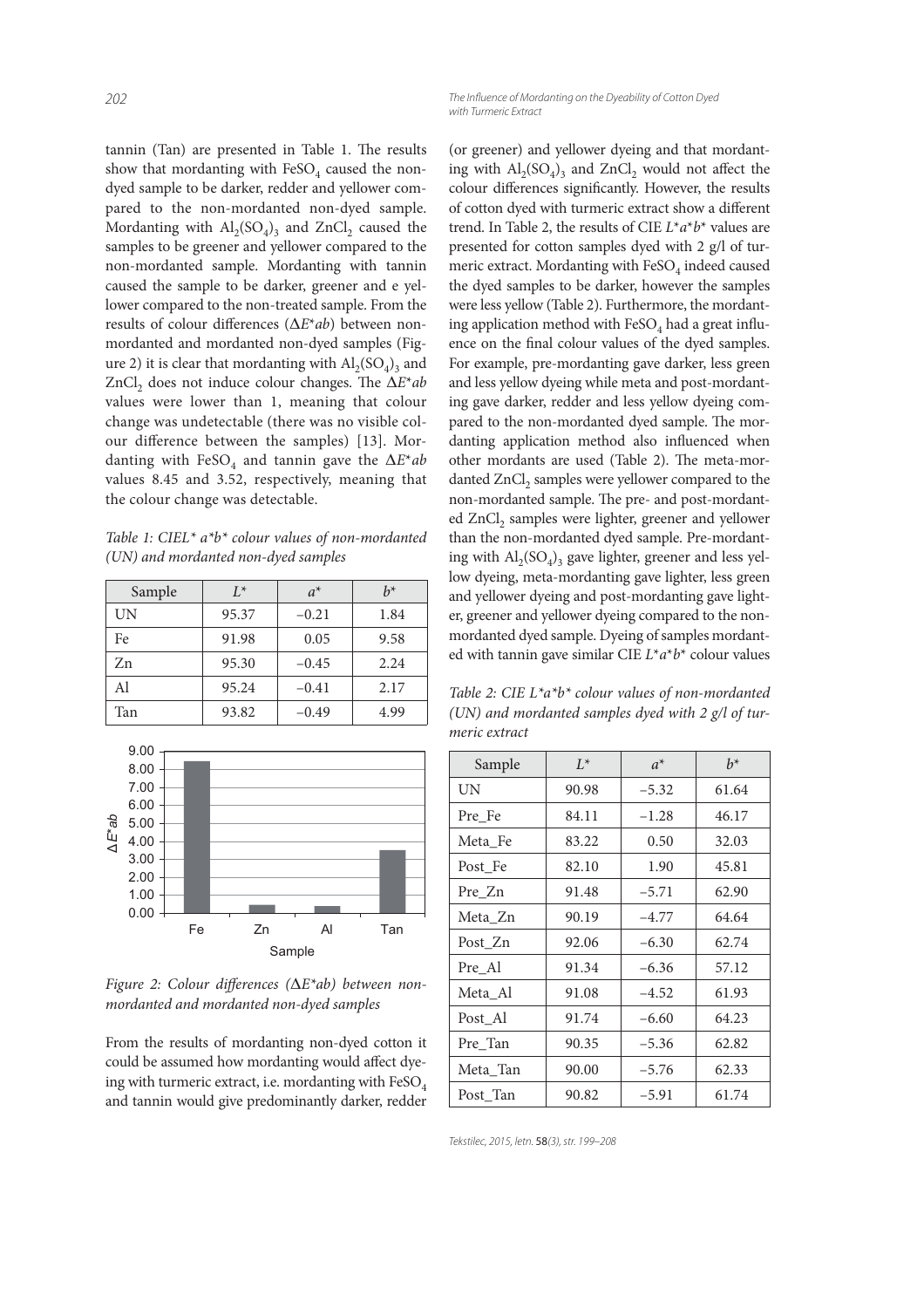

Figure 3: Colour differences ( $\Delta E^*$ ab) between non-mordanted and mordanted samples dyed with 2 g/l of turmeric extract

as the dyeing of the non-mordanted sample. From the results of the colour differences (Figure 3) it can be observed that mordanting with tannin did not in fluence the colour change compared to the non-mordanted sample (∆E\*ab values were lower than 1). ∆E\*ab values lower than 1 were also calculated for the dyed sample which was meta-mordanted with  $\text{Al}_2$  (SO<sub>4</sub>)<sub>3</sub>.  $\Delta E^*$ *ab* values between 1 and 2 were calculated for the following samples: Pre\_Zn, Post\_Zn, Pre\_Tan and Meta\_Tan. A significant colour change was calculated for samples mordanted with  $FeSO_4$ , regardless of the mordanting application method (pre-, meta- or post-). The  $\Delta E^*$ ab values for those samples were higher than 17.

Dyeing cotton with higher concentration of turmeric extract, i.e. 20 g/l, generally gives darker, redder and more yellow dyeing (Table 3) than dyeing with lower concentration of turmeric extract, i.e. 2 g/l (Table 2). The correlation between lower or higher concentration of turmeric extract is noticeable when samples are post-mordanted with  $\text{FeSO}_4$ . The samples in both cases are darker, redder and less yellow compared to the non-mordanted dyed samples (Table 2 and 3). Correlation between higher and lower concentration of turmeric exctract, except decreased CIE L\* values (darker) does not apply for pre- and meta-mordanting with FeSO<sub>4</sub>. There are no correlations between higher and lower concentration of turmeric exctract when using other mordants. When other mordants

(i.e. Al, Zn, Tan) are used for dyeing with 20 g/l of turmeric extract, regardless of a mordant used, the samples are lighter, less red and less yellow, except samples Post\_Zn and Pre\_Al, which are more yellow compared to the non-mordanted sample (Table 3). The colour changes between non-mordanted and

Table 3: CIE  $L^*a^*b^*$  colour values of non mordanted (UN) and mordanted samples dyed with 20 g/l of turmeric extract

| Sample   | $L^*$ | $a^*$ | $h^*$ |
|----------|-------|-------|-------|
| UN       | 79.23 | 10.04 | 83.43 |
| Pre Fe   | 60.43 | 9.83  | 53.96 |
| Meta Fe  | 77.18 | 2.86  | 51.27 |
| Post_Fe  | 61.05 | 10.26 | 42.30 |
| Pre_Zn   | 80.73 | 7.59  | 82.67 |
| Meta Zn  | 85.79 | 3.29  | 82.91 |
| Post_Zn  | 82.12 | 8.26  | 85.02 |
| Pre Al   | 79.59 | 8.43  | 84.59 |
| Meta_Al  | 85.75 | 1.61  | 77.24 |
| Post Al  | 83.55 | 5.30  | 83.86 |
| Pre_Tan  | 82.44 | 6.10  | 81.40 |
| Meta Tan | 84.49 | 3.35  | 82.24 |
| Post Tan | 84.91 | 3.29  | 81.65 |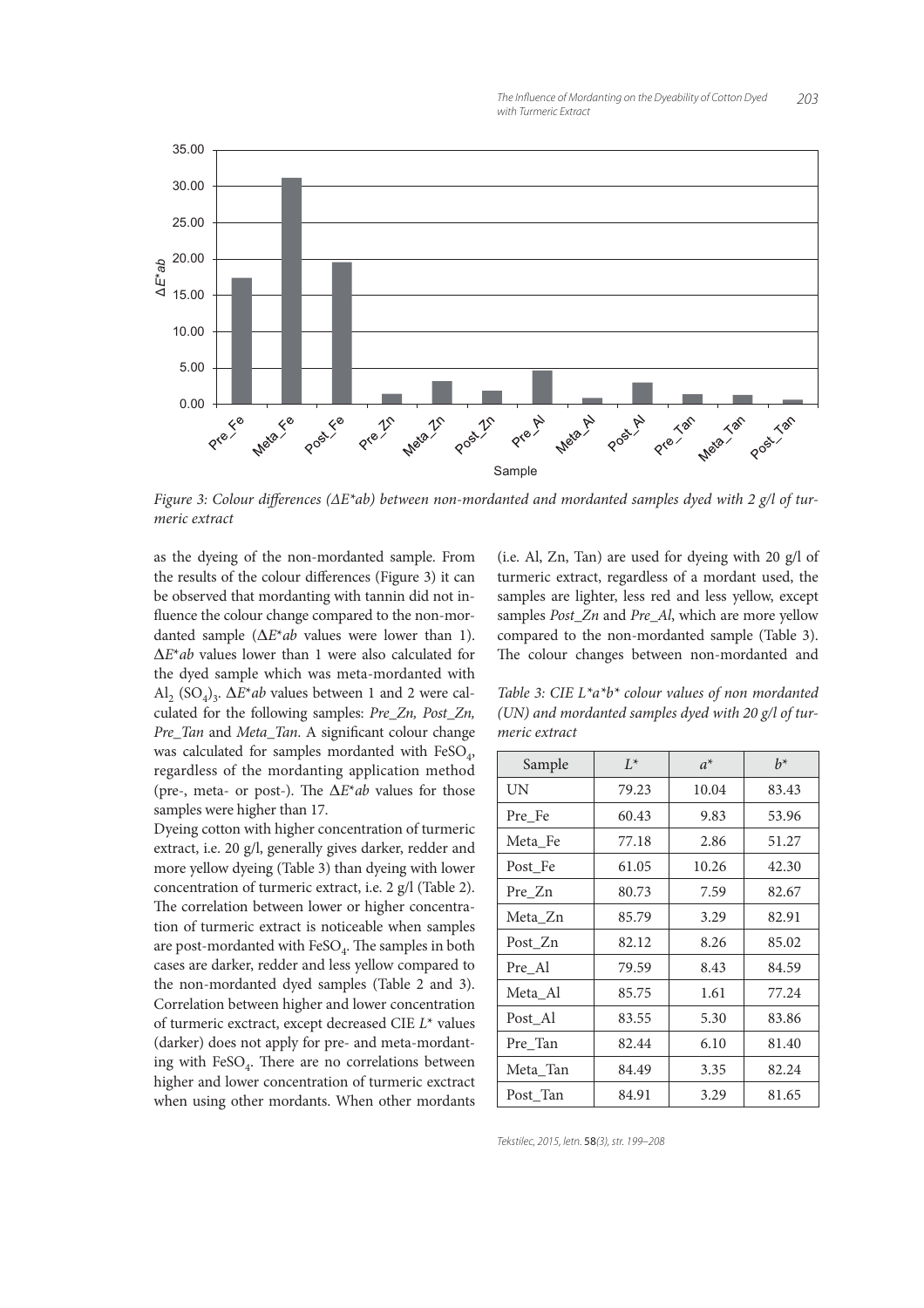

Figure 4: Colour differences ( $\Delta E^*$ ab) between non-mordanted and mordanted samples dyed with 20 g/l of turmeric extract

mordanted samples are detectable, since ∆E\*ab values are higher than 2 (Figure 4). The highest  $\Delta E^*$ ab value was calculated for sample post-mordanted with FeSO<sub>4</sub> ( $\Delta E^*$ *ab* = 44.97). The lowest  $\Delta E^*$ *ab* value was calculated for samples pre-mordanted with  $\operatorname{Al}_2(\mathrm{SO}_4)_3$  $(\Delta E^*ab = 2.02).$ 

According to Kubelka-Munk theory, the higher K/S value, the more the dye uptake will be  $[14]$ . The K/S values for non-mordanted and mordanted samples dyed with 2 g/l and 20 g/l of turmeric extract are presented in Figure 5. The  $K/S$  values of metal mordanted samples are not in accordance to CIE L\* values (Table 2 and 3), where on the other hand K/S values of samples mordanted with tannin are in accordance with CIE  $L^*$  values. Mordanting with tannin when dyeing with 2 g/l of turmeric extract has no significant influence on change in CIE  $L^*$  values (Table 2) compared to non-mordanted dyed sample,



Figure 5: K/S values of non-mordanted and mordantented samples dyed with 2 g/l and 20 g/l of turmeric extract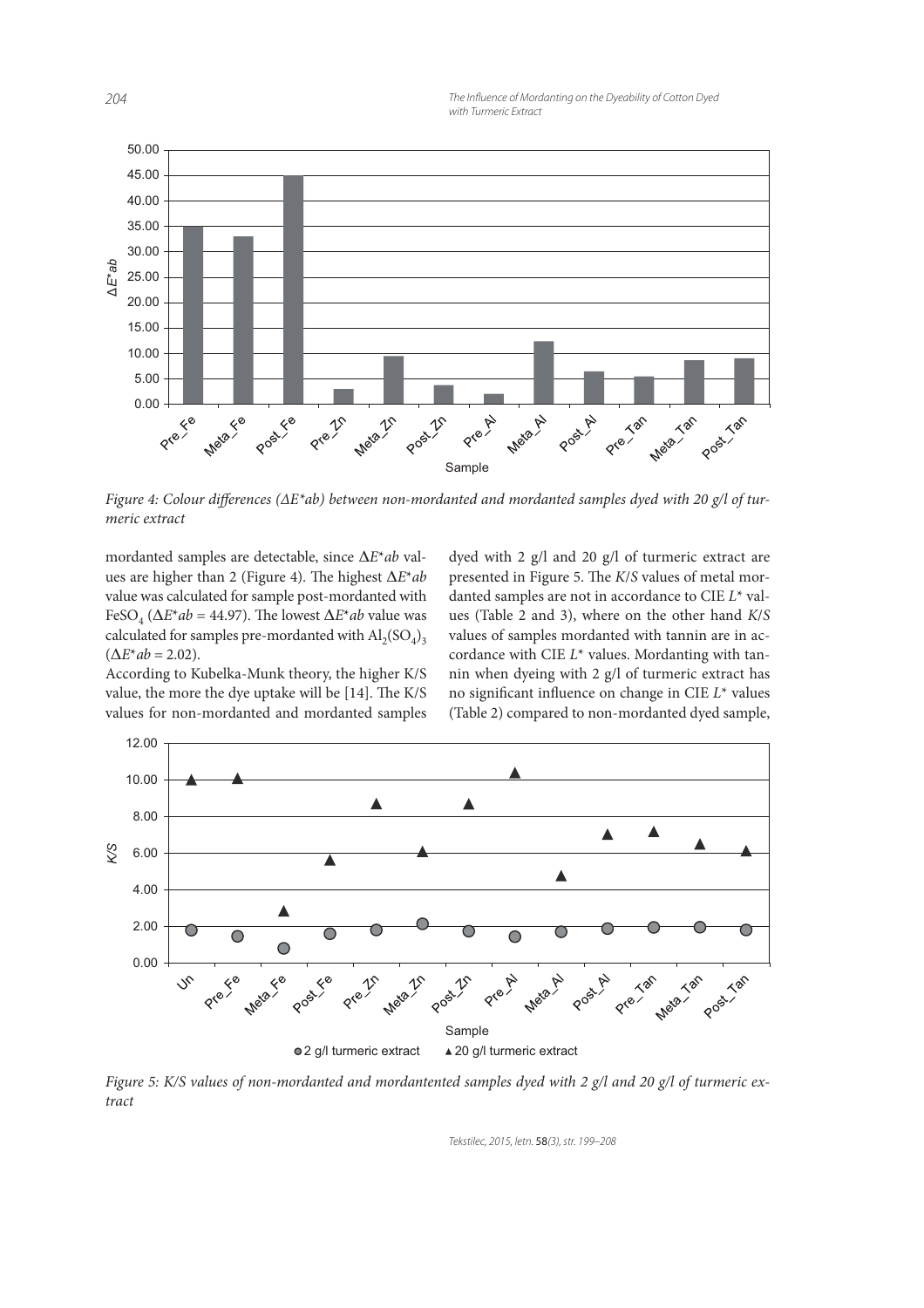which also apply for K/S values (Figure 5). In case of dyeing with 20 g/l of turmeric extract, samples mordanted with tannin have higher CIE  $L^*$  values (Table 3) and lower K/S values. Tannin is not a metal salt, actually it is a water-soluble phenolic compound that has been used on textiles for several hundred years both as a pre-treatment and post-treatment agent to increase wash fastness and light fastness of cotton fabric [15]. When metal salts are used as mordants, the turmeric extract and metal salts react forming strong complexes. The structure and physical properties of these complexes depend on the nature of the metal ion. Furthermore, turmeric has hydrophobic molecule and is almost insoluble in water [16]. The reason that CIE  $L^*$  values and  $K/S$  values do not comply when dyeing with 20 g/l turmeric extract is in the chemical structure of turmeric and the nature of the metal ion. For example, when mordanting is performed as meta-mordanting, the K/S values are the lowest (Figure 5). The reason is that metal ion and turmeric react in forming a complex before dye can be adsorbed onto the cotton. Lower K/S values indicate lower dye uptake [14]. Pre-mordanting with metal salts induced the highest dye uptake, which can be observed as high K/S values (Figure 5). The highest  $K/S$  value was calculated for sample pre-mordanted with  $\text{Al}_2(\text{SO}_4)_3$  and dyed with 20 g/l of turmeric extract, meaning that premordanting with  $\mathrm{Al}_2(\mathrm{SO}_4)_3$  influences higher uptake of turmeric dye onto cotton fabric.

Turmeric dyed textiles have poor wash-fastness [4]. However it is indicated that mordanting increases wash-fastness of natural dyes [1]. In Table 4 and 5 the CIE  $L^*a^*b^*$  values of washed samples are presented. The samples dyed with 2  $g/l$  of turmeric extract are lighter and less yellow after washing (Table 4). The samples dyed with 20  $g/l$  of turmeric extract are lighter, greener and less yellow after washing. The colour differences (Figures 6 and 7) between unwashed and washed samples are very high (∆E\*ab values are higher than 15), meaning that fastness to washing is very poor and that mordanting did not significantly increased the wash-fastness. Nevertheless, the best results on fastness to washing were found for dyed samples that were mordanted with FeSO<sub>4</sub>, regardless of the dyeing concentration. The fastness to washing for samples dyed with 2 g/l of turmeric extract increased in following order: post-Al < non-mordanted < pre- and meta-Al < Zn <  $tannin <$  Fe. The fastness to washing for samples

dyed with 20 g/l of turmeric extract increased in following order: post-Zn < non-mordanted < pre- and meta-Zn < Al < tannin < Fe. In both cases mordanting with FeSO4 and tannin improved wash fastness.

Table 4: CIE  $L^*a^*b^*$  colour values of non-mordanted (UN w) and mordanted samples dyed with 2 g/l of turmeric extract after washing  $(w)$ 

| Sample     | $I^*$ | $a^*$   | $h^*$ |
|------------|-------|---------|-------|
| $UN_w$     | 92.71 | $-5.41$ | 36.24 |
| Pre Fe w   | 90.38 | $-3.68$ | 31.33 |
| Meta Fe w  | 86.71 | 0.51    | 24.51 |
| Post Fe w  | 89.89 | $-2.85$ | 34.17 |
| Pre Zn w   | 92.91 | $-5.79$ | 40.92 |
| Meta Zn w  | 92.93 | $-6.23$ | 42.11 |
| Post Zn w  | 92.90 | $-5.93$ | 39.25 |
| Pre Al w   | 93.11 | $-6.05$ | 36.89 |
| Meta_Al_w  | 92.74 | $-6.06$ | 40.33 |
| Post Al w  | 92.88 | $-5.84$ | 37.71 |
| Pre_Tan_w  | 91.79 | $-5.63$ | 39.53 |
| Meta Tan w | 91.55 | $-5.62$ | 39.72 |
| Post Tan w | 91.94 | $-5.76$ | 37.36 |

Table 5: CIE  $L^*a^*b^*$  colour values of non-mordanted  $(UN_w)$  and mordanted samples dyed with 20 g/l of turmeric extract after washing  $(w)$ 

| Sample     | $L^*$ | $a^*$   | $h^*$ |
|------------|-------|---------|-------|
| $UN_w$     | 87.56 | $-1.51$ | 53.87 |
| Pre Fe w   | 63.36 | 7.58    | 36.59 |
| Meta Fe w  | 84.87 | $-0.32$ | 36.46 |
| Post Fe w  | 78.28 | 2.54    | 40.44 |
| Pre Zn w   | 87.66 | $-1.96$ | 55.63 |
| Meta Zn w  | 89.78 | $-3.49$ | 53.48 |
| Post Zn w  | 88.31 | $-2.82$ | 53.45 |
| Pre Al w   | 85.86 | $-0.57$ | 54.10 |
| Meta_Al_w  | 89.42 | $-3.08$ | 53.94 |
| Post Al w  | 88.47 | $-2.44$ | 54.80 |
| Pre_Tan_w  | 88.06 | $-2.95$ | 54.09 |
| Meta Tan w | 88.55 | $-3.28$ | 54.19 |
| Post Tan w | 88.40 | $-2.68$ | 55.57 |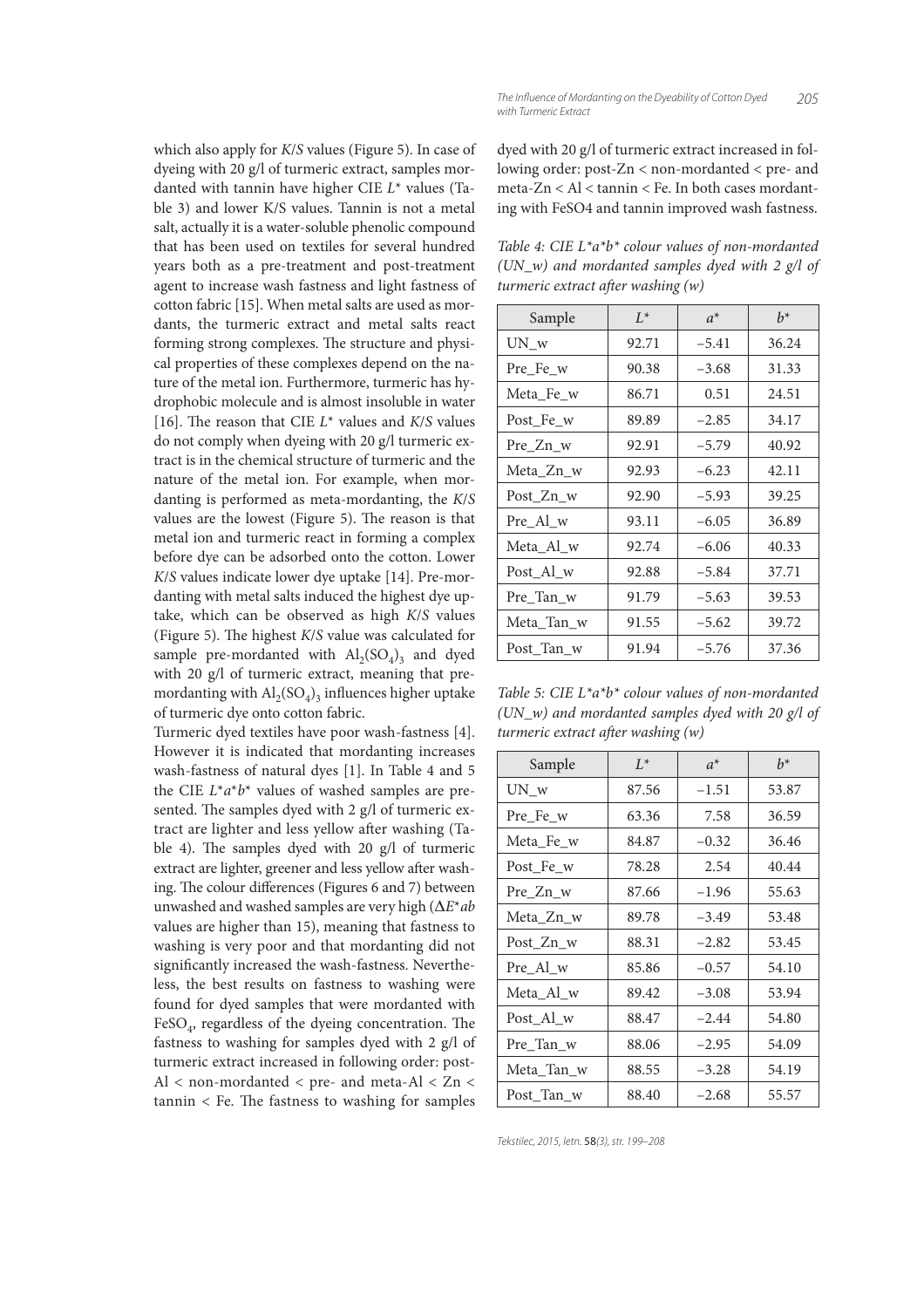**206** 206 *ZOG ZOG ZOG ZOG ZOG Dyedbility of Cotton Dyed Dyedbility of Cotton Dyed Dyedbility of Cotton Dyed with Turmeric Extract*



Figure 6: Colour differences ( $\Delta E^*$ ab) between non-washed and washed samples dyed with 2 g/l of turmeric extract



Figure 7: Colour differences ( $\Delta E^*$ ab) between non-washed and washed samples dyed with 20 g/l of turmeric extract

The results of colour fastness to hot pressing of samples dyed with 2 g/l of turmeric extract are presented in Table 6. The results indicate that general rating according to grey scale test of change in colour is the same for all samples, except for Pre\_Fe, Post\_Fe, Pre Tan and Post Tan samples, where the rating is lower than for untreated sample. Wet accompanying fabrics of mordanted samples have in general higher ratings according to grey scale test than unmordanted sample, while dry accompanying fabrics of mordanted samples have the same ratings as unmordanted sample.

For samples dyed with 20 g/l of turmeric extract the general rating according to grey scale test of change in colour is the same for all samples, except for Meta\_Fe, Post\_Fe and Pre\_Tan, where the rating is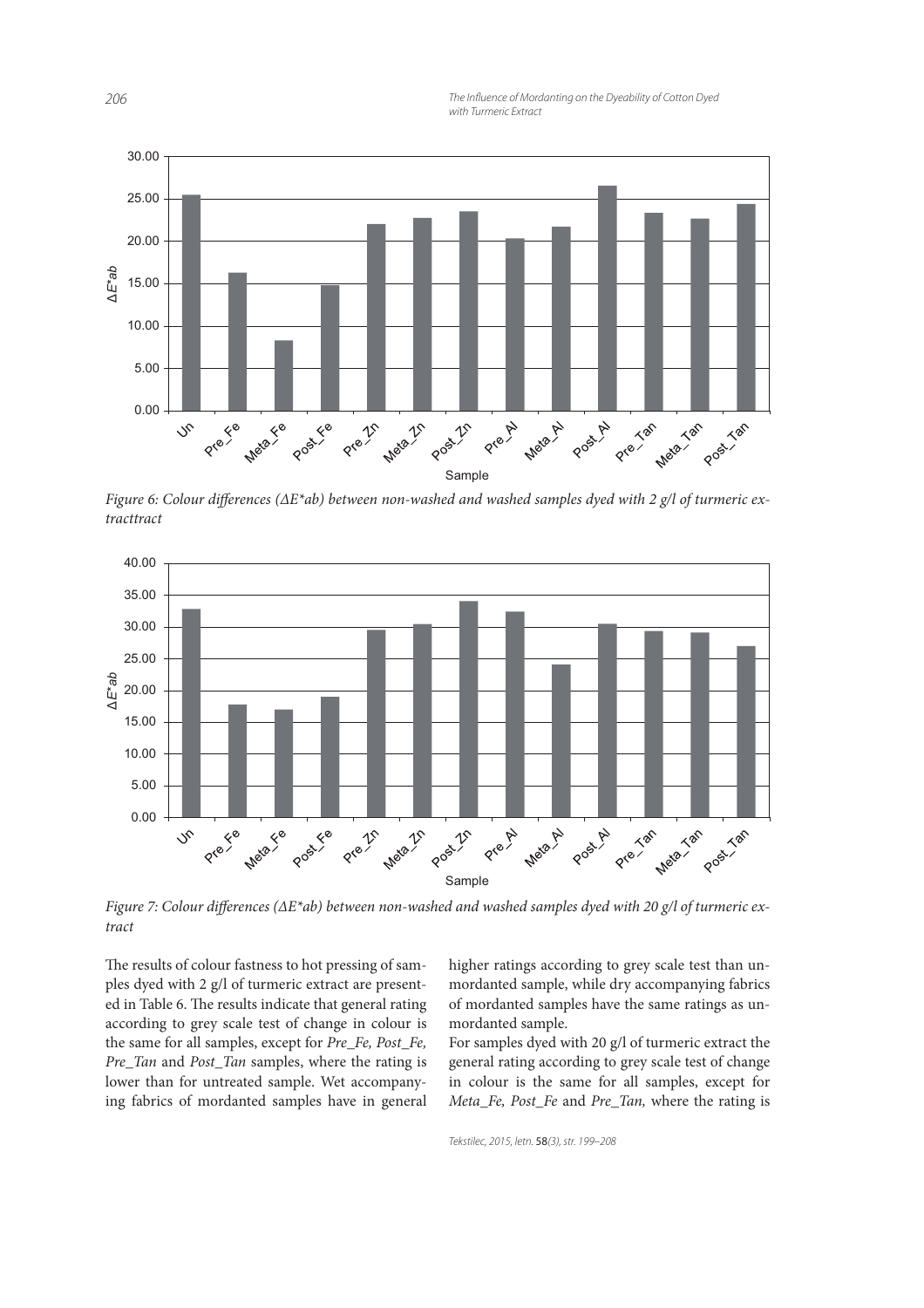|           | Grey scale test                      |                                      |                     |
|-----------|--------------------------------------|--------------------------------------|---------------------|
| Sample    | Accompa-<br>nying<br>fabric<br>(wet) | Accompa-<br>nying<br>fabric<br>(dry) | Change<br>in colour |
| <b>UN</b> | $3 - 4$                              | $4 - 5$                              | $4 - 5$             |
| Pre_Fe    | $4 - 5$                              | 5                                    | $\overline{2}$      |
| Meta_Fe   | $\overline{4}$                       | $4 - 5$                              | $4 - 5$             |
| Post_Fe   | $\overline{2}$                       | $4 - 5$                              | $\overline{4}$      |
| Pre_Zn    | $\overline{4}$                       | $4 - 5$                              | $4 - 5$             |
| Meta_Zn   | $3 - 4$                              | 3                                    | $4 - 5$             |
| Post_Zn   | $\overline{4}$                       | $4 - 5$                              | $4 - 5$             |
| Pre_Al    | $4 - 5$                              | 5                                    | $4 - 5$             |
| Meta_Al   | $\overline{4}$                       | $4 - 5$                              | $4 - 5$             |
| Post_Al   | $\overline{4}$                       | $4 - 5$                              | $4 - 5$             |
| Pre_Tan   | 4                                    | $4 - 5$                              | $\overline{4}$      |
| Meta_Tan  | $4 - 5$                              | 5                                    | $4 - 5$             |
| Post_Tan  | 4                                    | $4 - 5$                              | $\overline{4}$      |

Table 6: Colour fastness to hot pressing of samples dyed with 2 g/l of turmeric extract according to grey scale

|           | Grey scale test |                |                |  |
|-----------|-----------------|----------------|----------------|--|
| Sample    | Accompa-        | Accompa-       |                |  |
|           | nying           | nying          | Change         |  |
|           | fabric          | fabric         | in colour      |  |
|           | (wet)           | (dry)          |                |  |
| <b>UN</b> | $1 - 2$         | 2              | $4 - 5$        |  |
| Pre_Fe    | $1 - 2$         | $2 - 3$        | $4 - 5$        |  |
| Meta_Fe   | $3 - 4$         | $4 - 5$        | $\overline{4}$ |  |
| Post_Fe   | $\overline{4}$  | $\overline{4}$ | $\overline{4}$ |  |
| Pre_Zn    | 2               | $2 - 3$        | $4 - 5$        |  |
| Meta_Zn   | $3 - 4$         | $3 - 4$        | $4 - 5$        |  |
| Post_Zn   | 2               | 3              | $4 - 5$        |  |
| Pre_Al    | $1 - 2$         | $2 - 3$        | $4 - 5$        |  |
| Meta_Al   | $\overline{4}$  | $4 - 5$        | $4 - 5$        |  |
| Post_Al   | 3               | 4              | $4 - 5$        |  |
| Pre_Tan   | 2               | 3              | $2 - 3$        |  |
| Meta_Tan  | 2               | $3 - 4$        | $4 - 5$        |  |
| Post Tan  | $\overline{2}$  | $3 - 4$        | $4 - 5$        |  |

Table 7: Colour fastness to hot pressing of samples dyed with 20 g/l of turmeric extract according to grey scale

lower than for untreated sample. Wet and dry accompanying fabrics of mordanted samples have higher ratings according to grey scale test than nonmordanted sample, meaning that mordanting did increase the colour fastness to hot pressing.

## 4 Conclusion

Mordanting application method and the used mordant greatly influence the dyeability of cotton with turmeric extract. Mordant such as ferrous sulphate in general gives significantly darker and redder dyeings than other mordants. Samples mordanted using ferrous sulphate and dyed are visibly not yellow as they are in other cases. In order to obtain yellow dyeing of cotton, mordanting should be performed using aluminium sulphate, zinc chloride and tannin, or by not using mordant at all. However, mordanting improves colour fastness. Increased colour fastness to washing and hot pressing was achieved for dyed cotton samples mordanted with ferrous

sulphate, aluminium sulphate and tannin. To achieve higher dye uptake, mordanting (regardless of used mordant) should be performed before dyeing (pre-mordanting). The results showed that mordanting should not be performed during dyeing (meta-mordanting) due to the formation of dyemordant complex, which prevents dye to be adsorbed onto substrate. At higher dyeing concentration this effect is even more pronounced. The best result of increased dyeability with turmeric extract was achieved by pre-mordanting with aluminium sulphate. Colour fastness of dyed samples was in general improved by mordanting, however the highest colour fastness was found for samples metamordanted with ferrous sulphate.

# References

 1. SAMANTA, Ashis Kumar and KONAR, Adwaita. Chapter 3. Dyeing of textiles with natural dyes. In: Natural Dyes. Edited by: Emriye Akçakoca